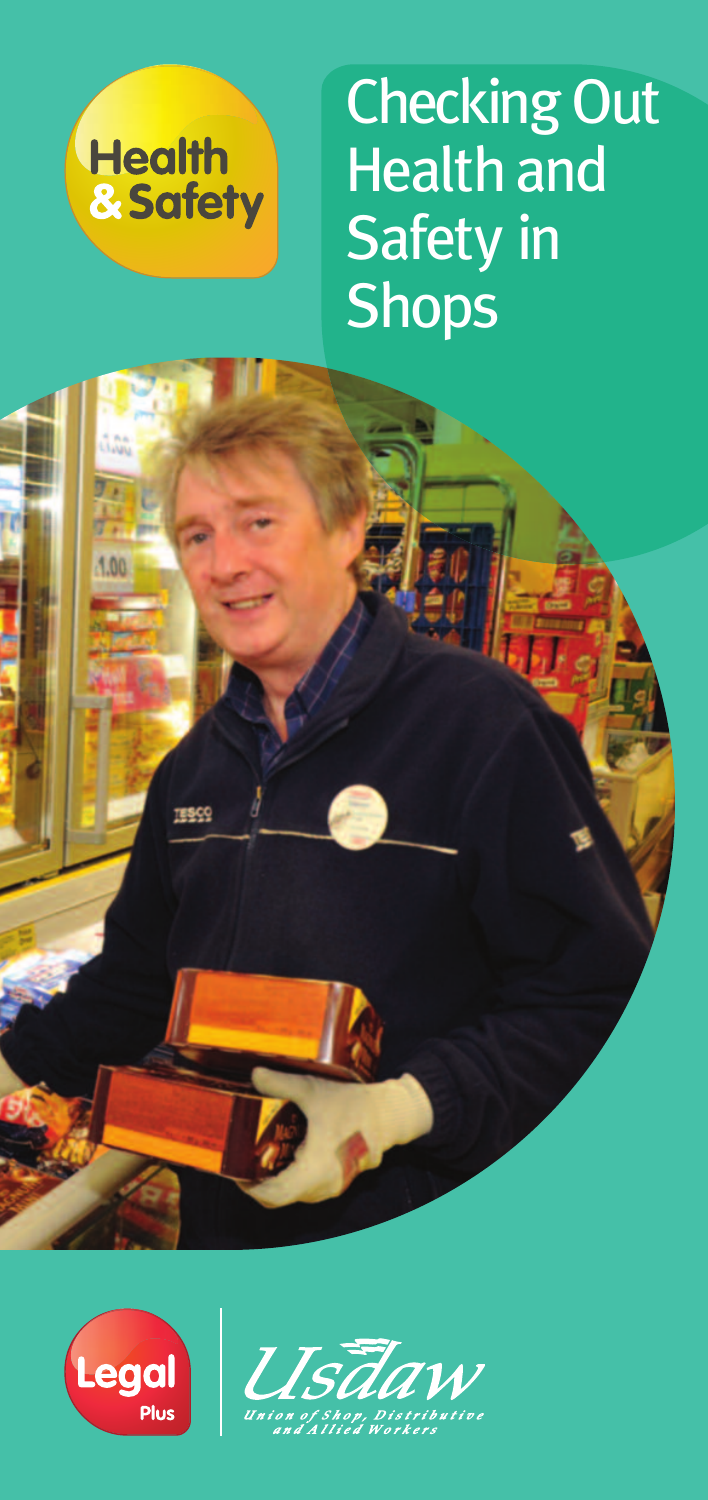# Checking Out Health and Safety in Shops

Shopwork can be dangerous and unhealthy. Many people don't realise how serious the hazards are. Nor do they realise that the problems are not an inevitable part of the job. Hazards can be reduced if working conditions are improved.

Employers have a legal duty to identify the significant risks and to introduce preventive and protective measures to control those risks. They also have duties to inform staff about the risks and to consult with staff or their representatives on the arrangements for controlling them.

As the largest trade union in retailing, Usdaw campaigns for better health and safety for shopworkers. Usdaw Health and Safety Reps play a key role in that campaign in the shops where they work.

Under the Safety Representative and Safety Committee Regulations they have legal powers to consult with the members they represent; to investigate potential hazards; to inspect the workplace and to take up issues with management.

This leaflet has been prepared to help Usdaw Health and Safety Reps make the most of their legal powers. It contains checklists on some of the main health and safety issues which concern shopworkers.

Health and Safety Reps can use the checklists to:

- Get people talking about health and safety in shops.
- **IDENTIFY COMPASSIS IN THE UP THE INCOCO CONTROL**
- **O** Draw up their own checklists for use when doing workplace inspections.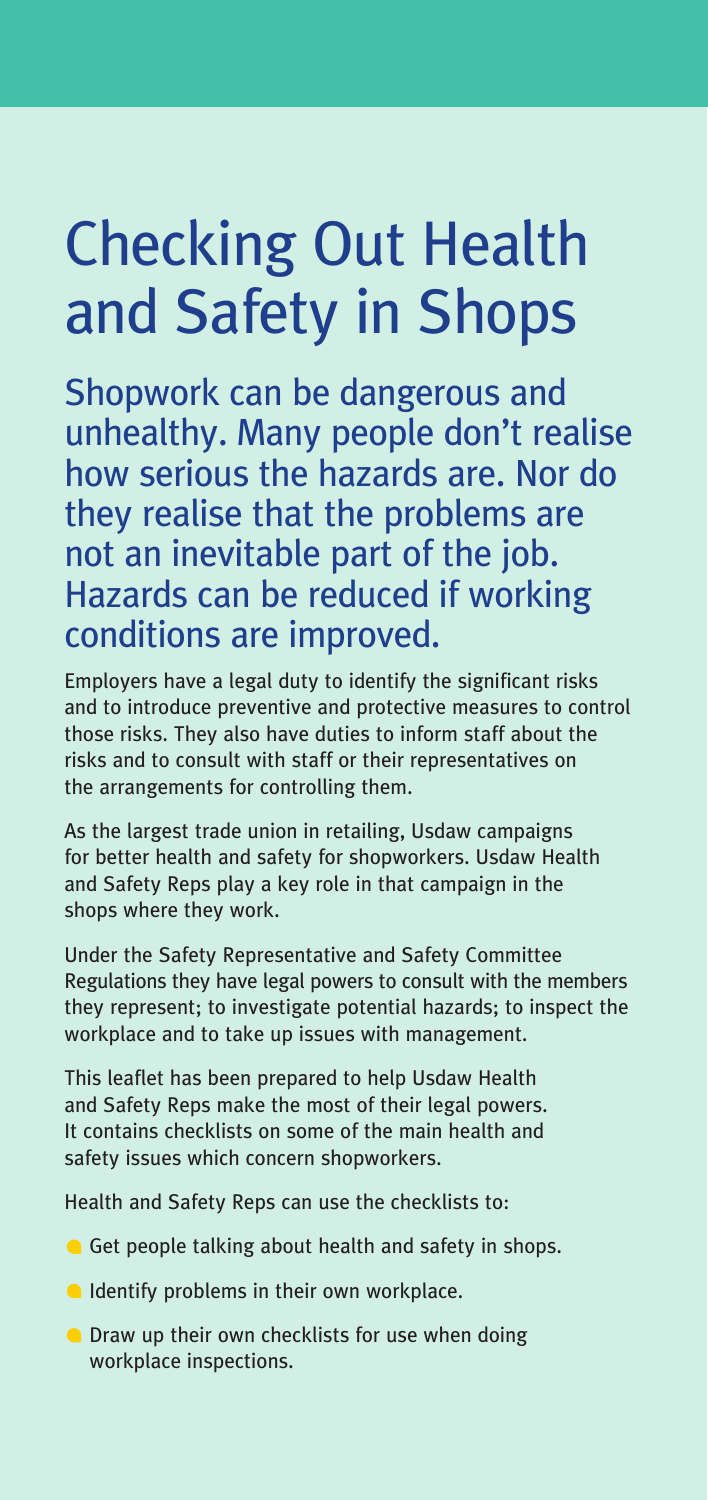### Too Hot – Too Cold

Many shops are cold and draughty in winter or hot and stuffy in summer. The employer has a legal duty to maintain a reasonable temperature in the shop – Workplace (Health, Safety and Welfare) Regulations 1992, Regulation 7. They must also provide thermometers so that staff can determine the temperature where they work. 16°C (60.8°F) is normally the minimum temperature which is reasonable in shops.

The law does not specify a maximum reasonable temperature but research shows that above  $25^{\circ}C$  (77°F) problems of heat stress may begin to occur. HSE guidance on thermal comfort is available on the HSE website – **www.hse.gov.uk/temperature/thermal**

Employers must also provide effective and suitable ventilation – Workplace (Health, Safety and Welfare) Regulations 1992, Regulation 6. Air conditioning and ventilation systems must be professionally designed, installed, regularly maintained and cleaned so that they do not themselves cause health hazards.

- Are there parts of the shop where staff consider it is too hot or too cold or where cold draughts are a problem?
- O Does the heating/ventilation system work effectively?
- If It regularly maintained and cleaned?
- Where there are problems has the employer sought the advice of a qualified heating and ventilation engineer?
- Do workers complain of coughs, sore throats, sneezing or eye irritation when the ventilation/air conditioning is switched on?
- Where temperature extremes cannot be avoided (for example, in freezers or chillers or working outdoors) does the employer provide:
	- Appropriate protective clothing?
	- Frequent rest breaks?
	- Hot drinks for cold work or cold drinks for hot work?
	- Training in special procedures such as first aid, escape procedures if locked inside a freezer, etc?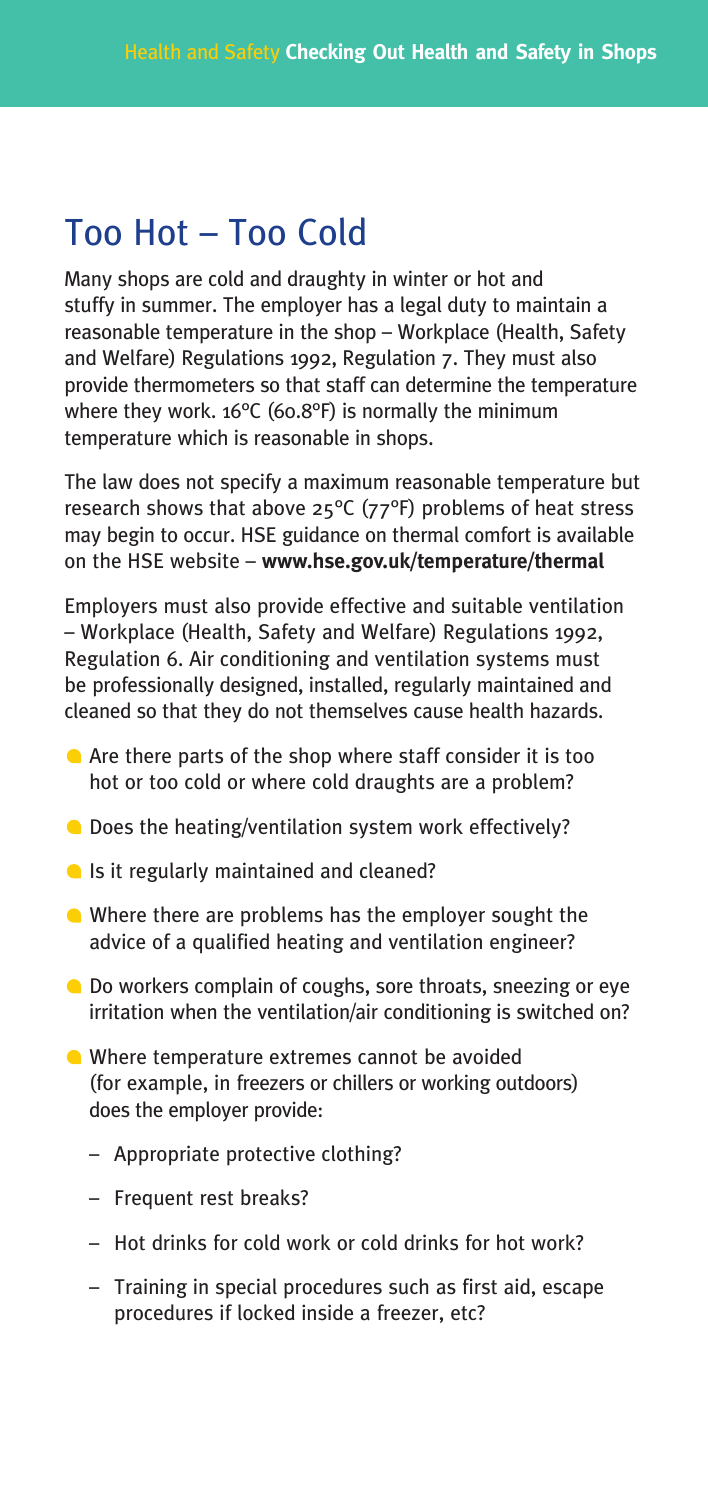# Are You Sitting Comfortably?

According to the law, if staff can sit while they are working the employer must provide suitable seating – Workplace (Health Safety and Welfare) Regulations 1992. This applies even where it is only possible for them to sit some of the time. Some shop staff, for example checkout operators, are expected to sit for long periods. Others such as floor staff in department stores may be expected to stand for long periods, even though most jobs could be arranged so that they have some time when they can sit and take the weight off their feet.



#### **Workstation where workers can sit or stand**

All measurements in millimetres

Standing for several hours can cause backache and pain in the legs. But sitting for long periods in a badly designed chair can also be very unhealthy.

The law says that chairs provided must be suitable for the purpose. They must be well-designed and comfortable and should be regularly maintained and replaced when damaged.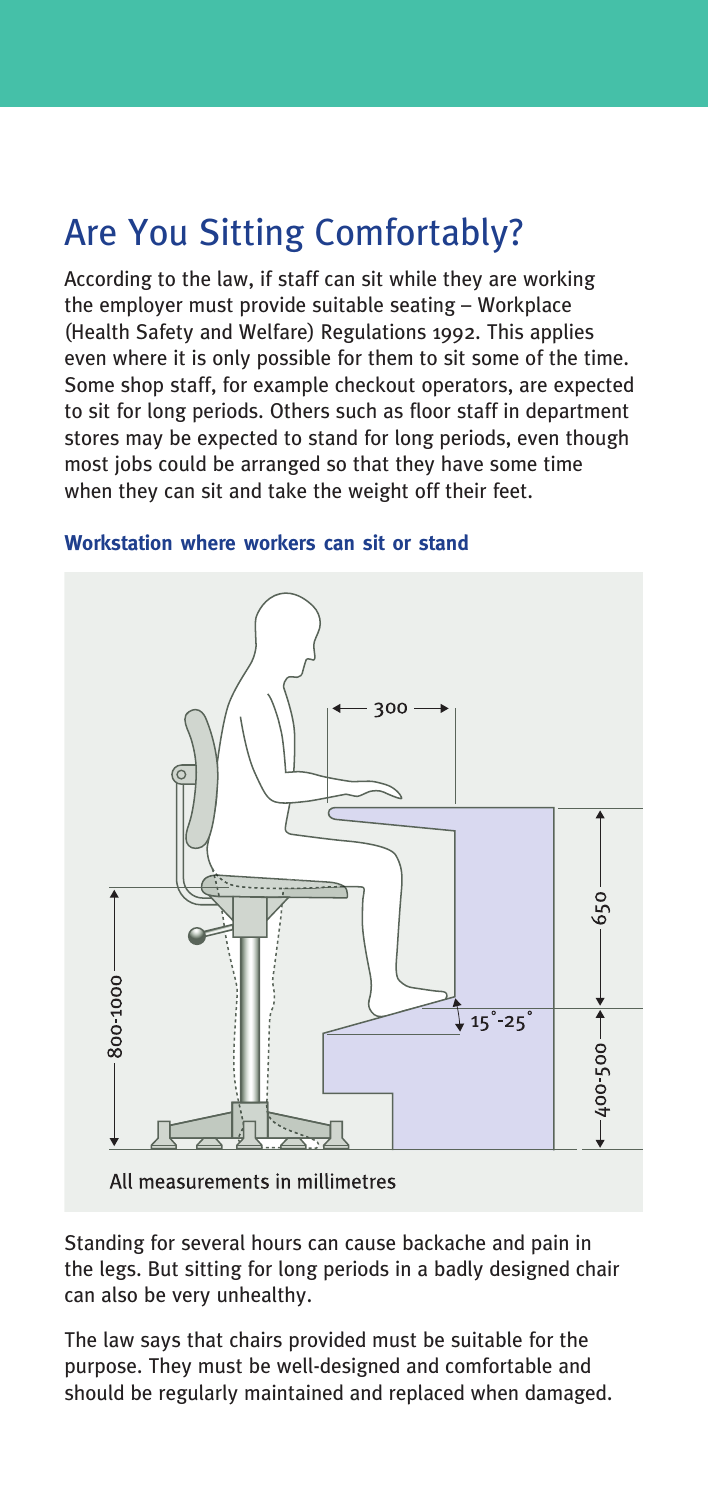

The questions in this checklist are mainly for chairs used in sedentary work such as checkout work. Common sense should tell people whether chairs provided for occasional use are suitable:

- Can the back rest be adjusted to support the small of the back?
- If Is the seat covered with comfortable non-slip material?
- Is the seat cushioned?
- If Is the front edge rounded to avoid pressure on the backs of the thighs?
- Can the height of the chair be adjusted easily?
- Does the chair swivel so that staff can turn without twisting?
- Where the height of the work surface cannot be adjusted, for example a checkout counter, is a separate and adjustable foot rest provided?
- $\blacksquare$  Is the chair stable but easily moved when necessary? A five legged 'star' with friction rollers is good for this purpose.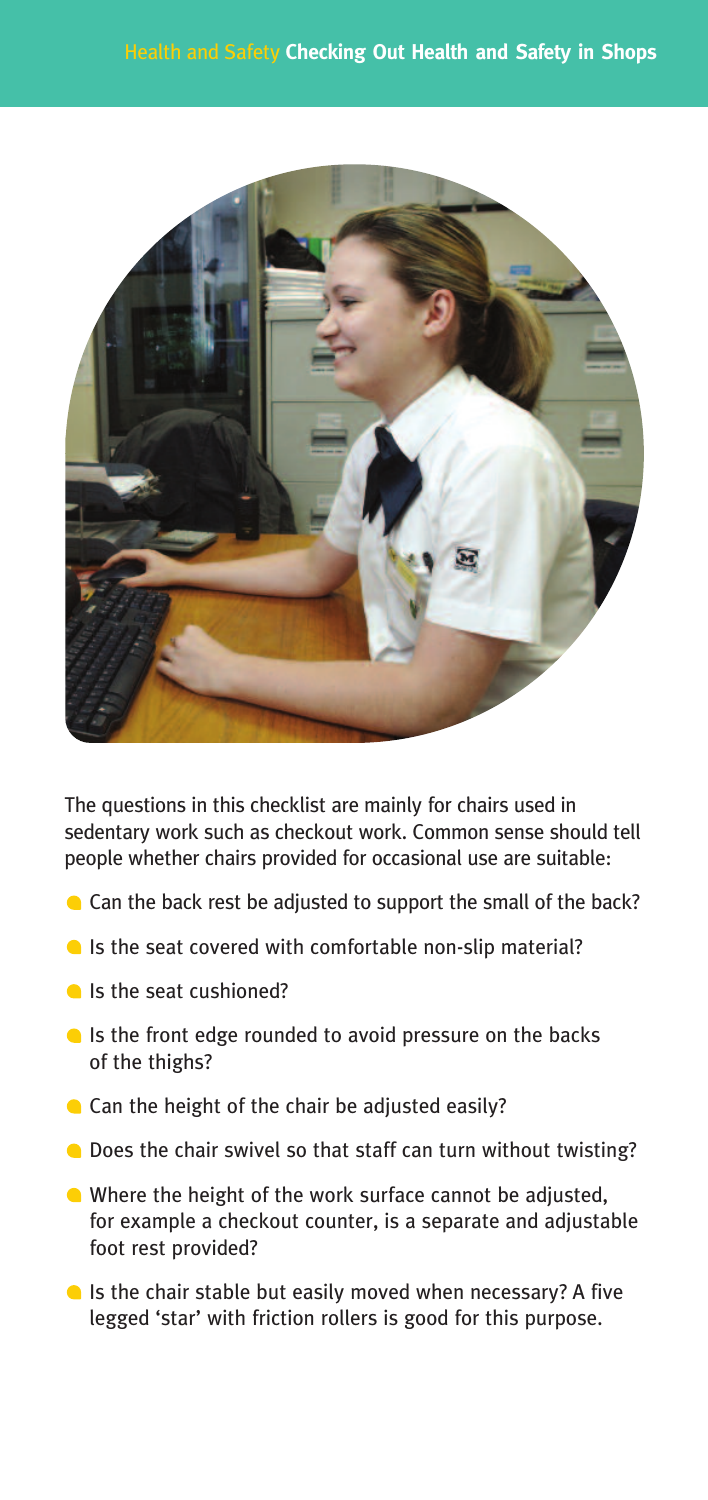### **Checkouts**

In a busy supermarket, several tonnes of goods will be passed through a single checkout in an average day. The physical effort for staff can cause strain injuries to the back, shoulders and arms. Under the Manual Handling Operations Regulations 1992, employers have a duty to assess all manual tasks which can cause injury and to reduce the risk to the lowest level they can.

Mental stress can also be a problem for checkout staff because they have to work fast and accurately while dealing with many different customers. Headaches and eye strain from reflected glare from store lighting and noise can also cause problems. High temperatures in summer and cold draughts in winter are common complaints. Good design of the checkout and organisation of the workload are essential to reduce these problems.

- In Is there room at the checkout for the operator to work comfortably?
- If is it designed to prevent cold draughts on the legs, back and shoulders?
- Can the different pieces of equipment be adjusted to suit different operators?
- Is the seat provided adequate?
- Are all electrical cables securely tucked away?
- Are electrics regularly checked and inspected to make sure that connections are sound and there are no exposed live wires?
- **O** Do operators have to bend or stretch to reach customers goods?
- Are there other tasks such as weighing produce or reaching for carrier bags which require awkward stretching or twisting?
- $\bullet$  Is the work organised so that the operator can have frequent breaks?
- $\bullet$  Is there a procedure to stop cash building up in the till?

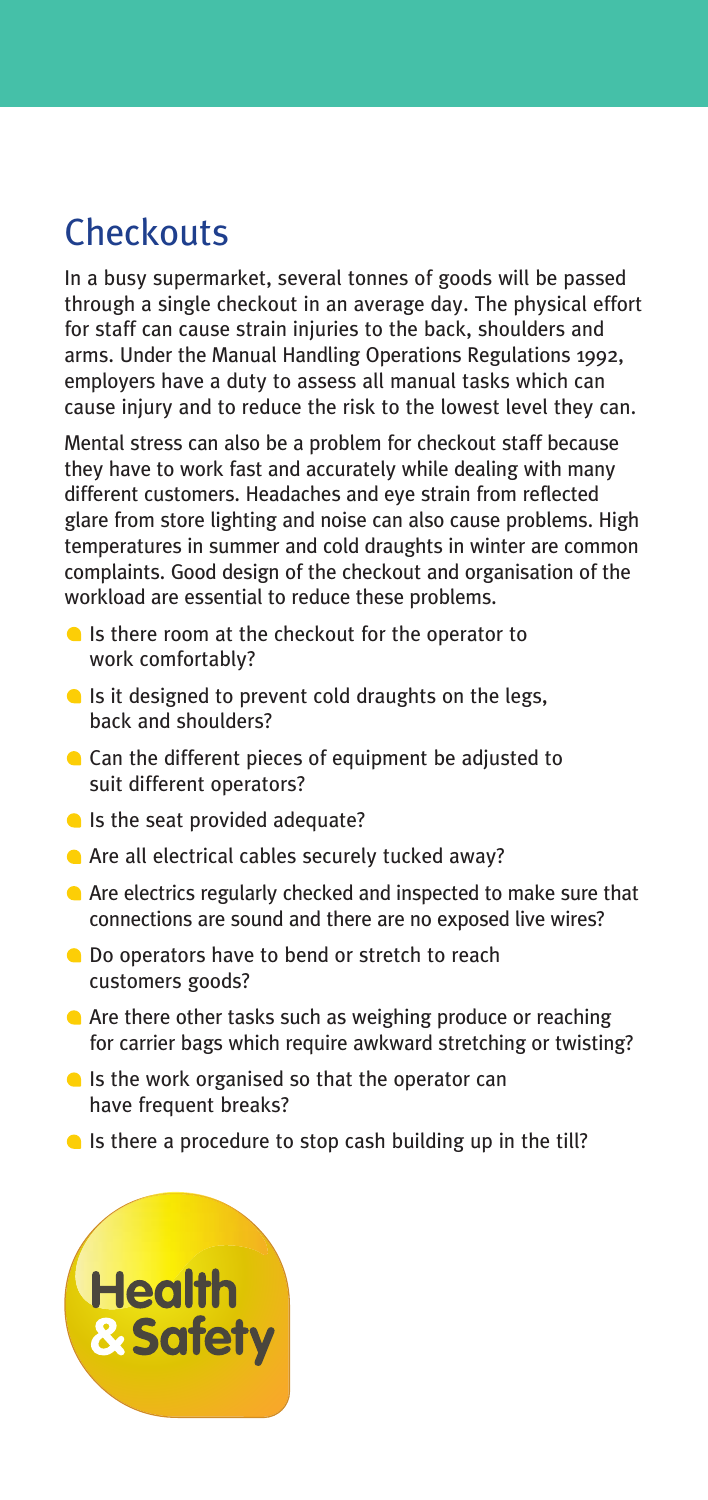### Scanning Tills

Most retailers have laser scanning tills in which barcodes on individual items are read electronically to record the price rather than the operator keying the price into the till. In supermarkets, the scanner is normally set into the checkout counter itself. In some other stores a hand held scanner is used. If these checkouts are badly designed, operators are more at risk of injury because of the increased intensity of the work.

- If Is the scanner window within easy reach of the operator?
- Can the operator use both hands to pass heavy items past the scanner?
- Are operators allowed to stand up to move heavy items past the scanner?
- Are operators trained to slide rather than lift heavy items past the scanner?
- If a hand held scanner is used, is the checkout designed so that all the items can be reached without stretching or lifting?
- If not, is a list of barcodes provided at the checkout so that prices for awkward items can be scanned in easily?
- **Q** Does management use the technology to monitor how fast each individual operator is working?
- Do members feel that the scanning rates demanded are too high?
- O Does the scanner work well or do many items have to be re-scanned or price codes keyed into the till by hand?
- Are members given training in the best way to use the scanner?
- Do people find scanner tills cause them more mental stress or physical aches and pains?



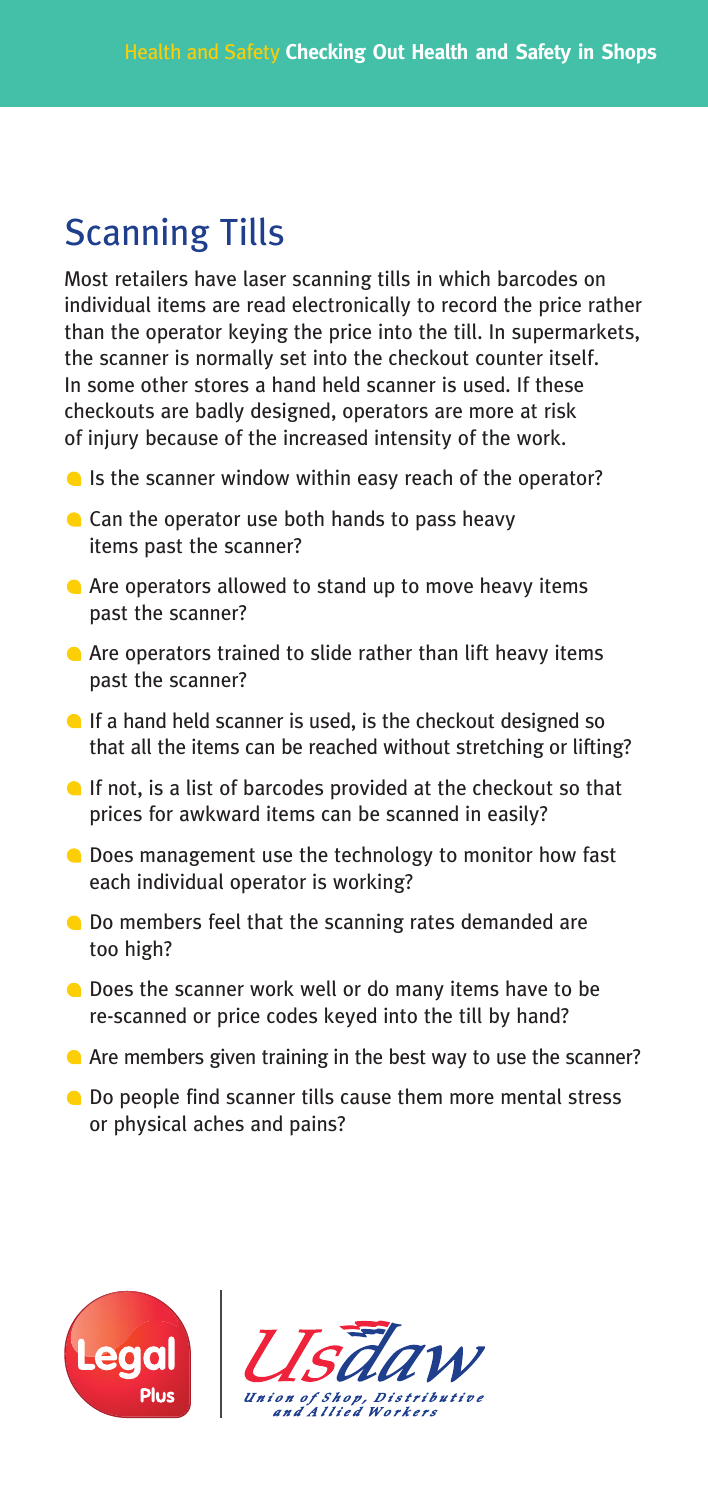# Slips, Trips and Falls

Slipping and tripping accidents are the single most common cause of injuries to shopworkers and to customers. Causes include wet or uneven floors, obstructions and spillages. Slips and trips can cause serious injuries or even deaths.

The law says that all floors should have suitable surfaces, should be free of holes, obstructions or other slipping or tripping hazards and should be kept clean. Stairs should normally be provided with suitable handrails.

Usdaw Health and Safety Reps can use the Usdaw Risk Mapping Tool to tackle serious slipping and tripping risks. Copies are available on Usdaw's website.

- **Are all floors reasonably flat and level?**
- In Is the floor covering appropriate, for example no shiny or highly polished materials?
- Are all carpets/tiles etc, sound and well maintained?
- If Is there a reliable system for reporting and clearing up spillages?
- Is there also a regular cleaning schedule particularly for high risk areas such as self-service fresh produce or entrances to freezers?
- If Is the cleaning procedure arranged to reduce the risk of people slipping on freshly cleaned wet floors?
- Are all aisles and passageways kept free from obstructions?
- **Are all glass doors clearly marked so that customers** and staff can see when they are shut?
- Are outside areas such as car parks, loading bays and entrances well maintained and well lit?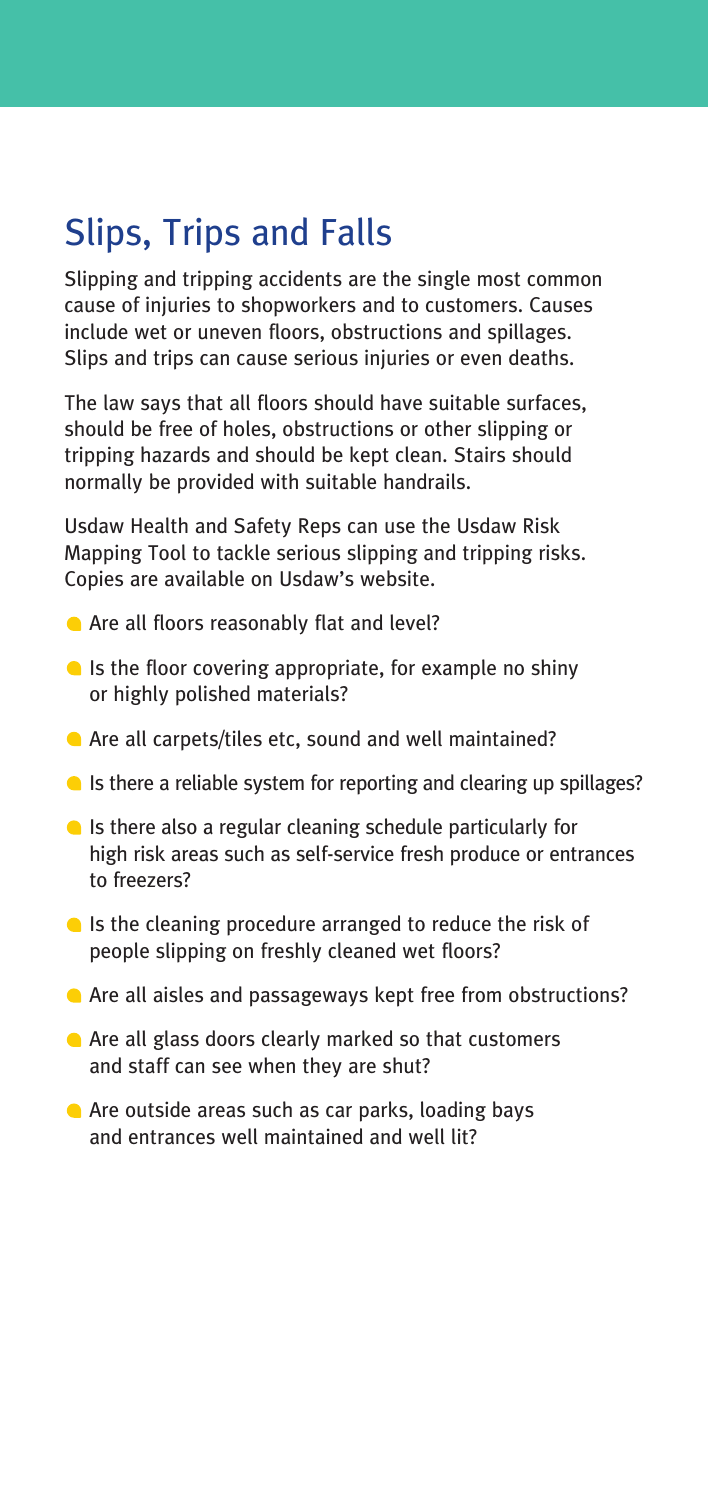### Lifting and Carrying

Lifting and carrying is the second most common cause of injuries for shopworkers and causes some of the most serious and long-lasting injuries such as back pain and work-related upper limb disorders. Under the Manual Handling Operations Regulations 1992, employers have a legal duty to eliminate, if possible, lifting and carrying tasks which can cause injury. Where this cannot be done they must do a detailed assessment and reduce the risk to the lowest reasonably practicable level.

The weight of the load is not the only factor they must consider. The size and shape of the object; the height it has to be lifted; the ease with which it can be carried; the amount of twisting and stretching involved; the stability of the load; the space available; the suitability of the person; and the frequency of lifting are all equally important.

- Are there jobs which involve dangerous or awkward lifting in the shop?
- $\bullet$  What causes the risk of injury the size, shape or weight of the load; the area where lifting is done; the ability of the worker; the frequency of lifting, etc?
- If mechanical aids, trolleys etc, are provided to reduce the risk are they regularly maintained and suitable for the job?
- **O** Does your employer provide training relevant to the handling jobs involved?
- Is racking and shelving where goods are stored secure and well maintained?
- Are ladders, kick steps, etc, suitable for the job and well maintained?

In many stores, roll cages are used to deliver goods. Many accidents occur when handling these cages:

- **Are cages overloaded or badly packed when they reach** the shop?
- Are loading bays and passageways free from obstruction?
- Are cages well maintained and replaced when damaged?
- In particular, are the wheels in good condition?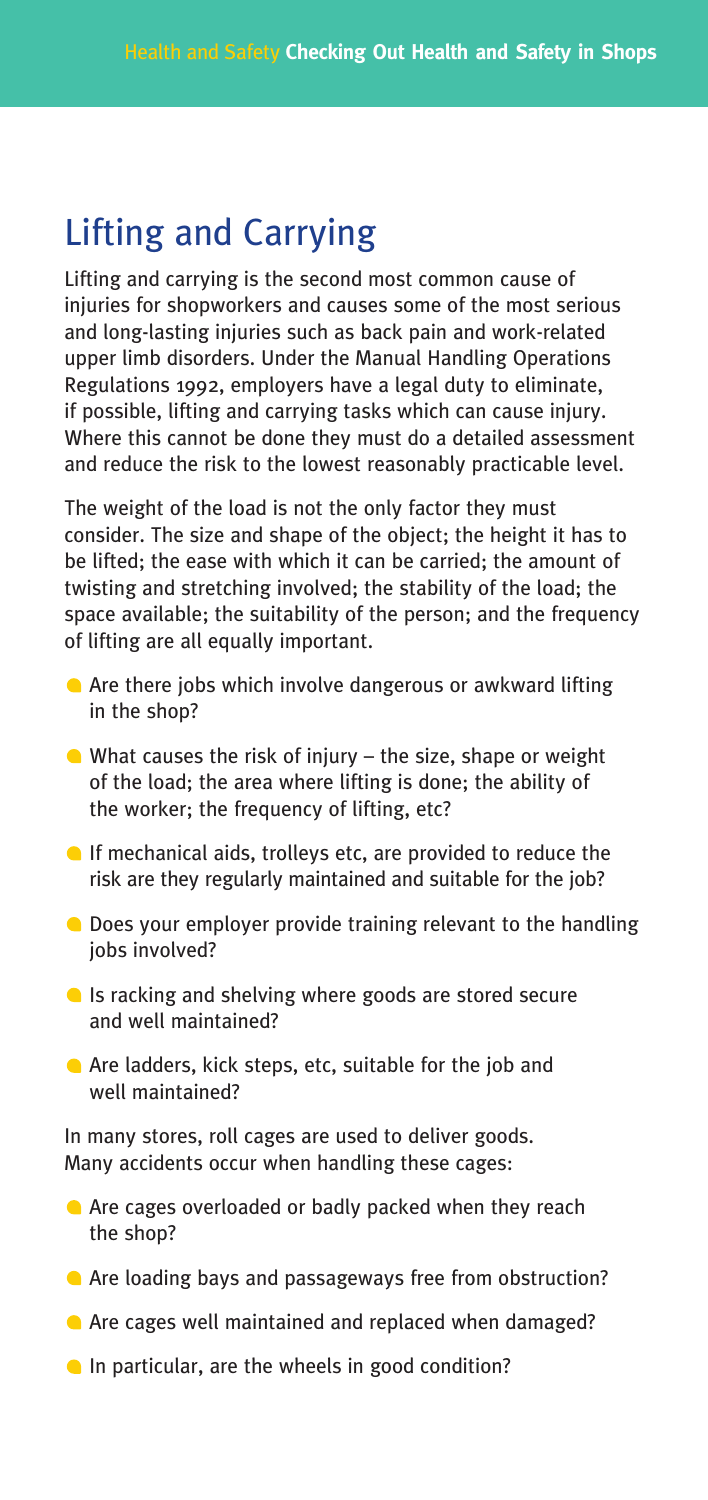### Living in the Shadow of Violence

Fortunately serious physical violence is still not very common in shops. However it does happen. Other more common forms of violence such as verbal abuse and intimidation cause health problems and the fear of violence causes a great deal of anxiety and stress. Just as for any other foreseeable hazard, employers have a legal duty to do what they can to reduce the risk. Since 2002, Usdaw's Freedom From Fear Campaign has raised awareness and spells out what responsible employers should do to control the risk. Details are on Usdaw's website.

- **C** Does your employer understand that violence is a health and safety issue for shopworkers?
- **O** Does your employer have a system for reporting and monitoring violent incidents?
- Are the results of the monitoring discussed with staff and Usdaw Health and Safety Reps?
- Does your employer provide training on procedures to deal with potentially violent incidents – shoplifting, robberies, threats and intimidation, sexual or racial harassment?
- Does your employer make it clear that no-one should risk their safety, or the safety of others, to protect goods or cash?
- If Is there a safe system for banking cash?
- If Is there a safe system for collecting cash from tills before it builds up?
- Are staffing levels arranged to ensure that people do not work on their own at times of high risk?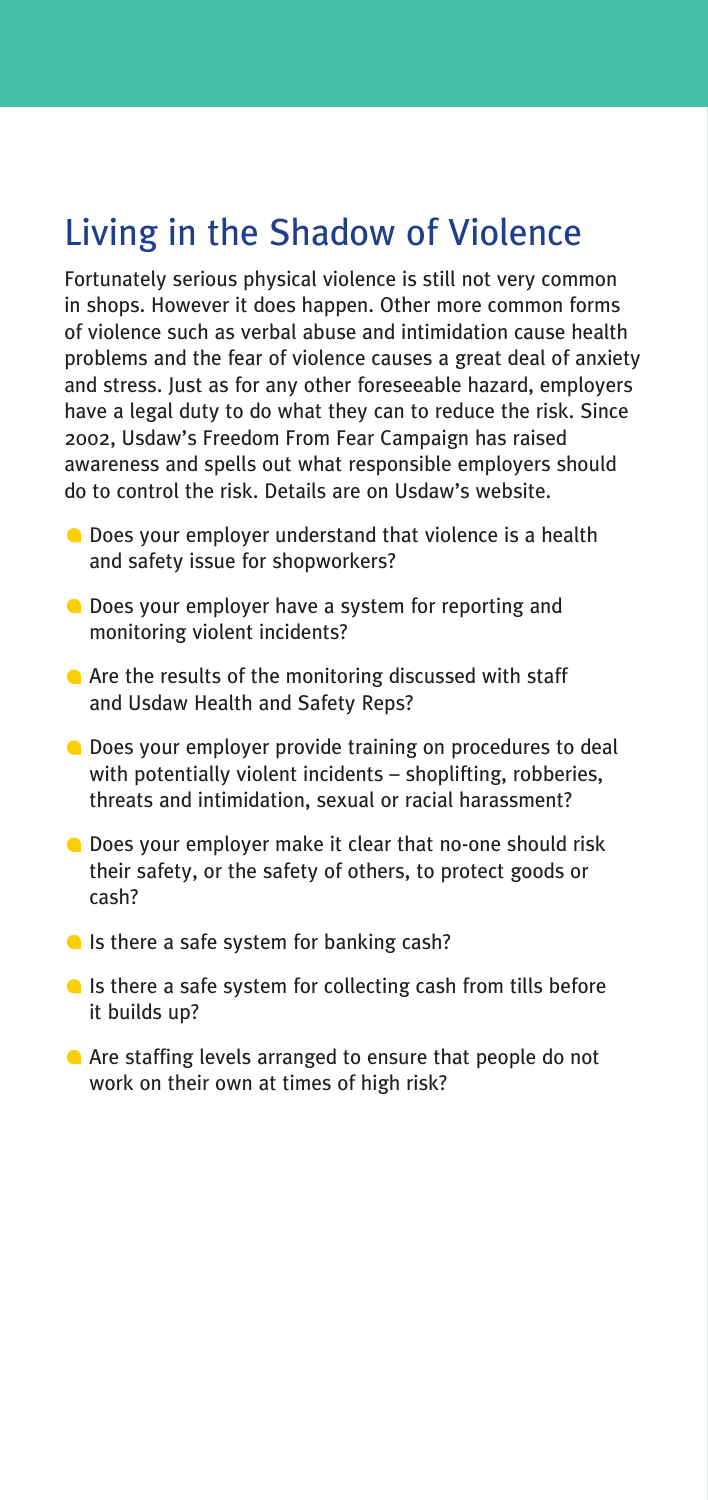### Further Information

A short leaflet like this gives only a brief introduction to some of the important health and safety issues which affect shopworkers. These checklists will help Usdaw Health and Safety Reps to get members talking about the issues and to make a start at drawing up their own lists of questions to ask management and to use during their regular inspections of their shop.

Usdaw provides more detailed information on these and other hazards in articles in *Network,* the Union's activists magazine, and in circulars, booklets and leaflets.

Copies of guides on topics such as violence to staff, manual handling and slips and trips are available from the Stationery Department at Central Office.

Copies of all Usdaw health and safety publications and other information are available on Usdaw's website – **www.usdaw.org.uk/healthandsafety**. Usdaw Health and Safety Reps should visit the site to sign up for our regular email alert service.

All Usdaw Health and Safety Reps should also have a copy of Usdaw's Health and Safety Reps' Handbook which gives practical advice on the Usdaw Health and Safety Rep's job.

Any Usdaw Health and Safety Rep who requires further information or advice on any particular health and safety issue should contact their Area Organiser (see over for telephone numbers) or contact:

The Health and Safety Officer Legal Department Usdaw, 188 Wilmslow Road Manchester M14 6LJ

Tel: 0161 249 2441 email: healthandsafety@usdaw.org.uk website: www.usdaw.org.uk/healthandsafety